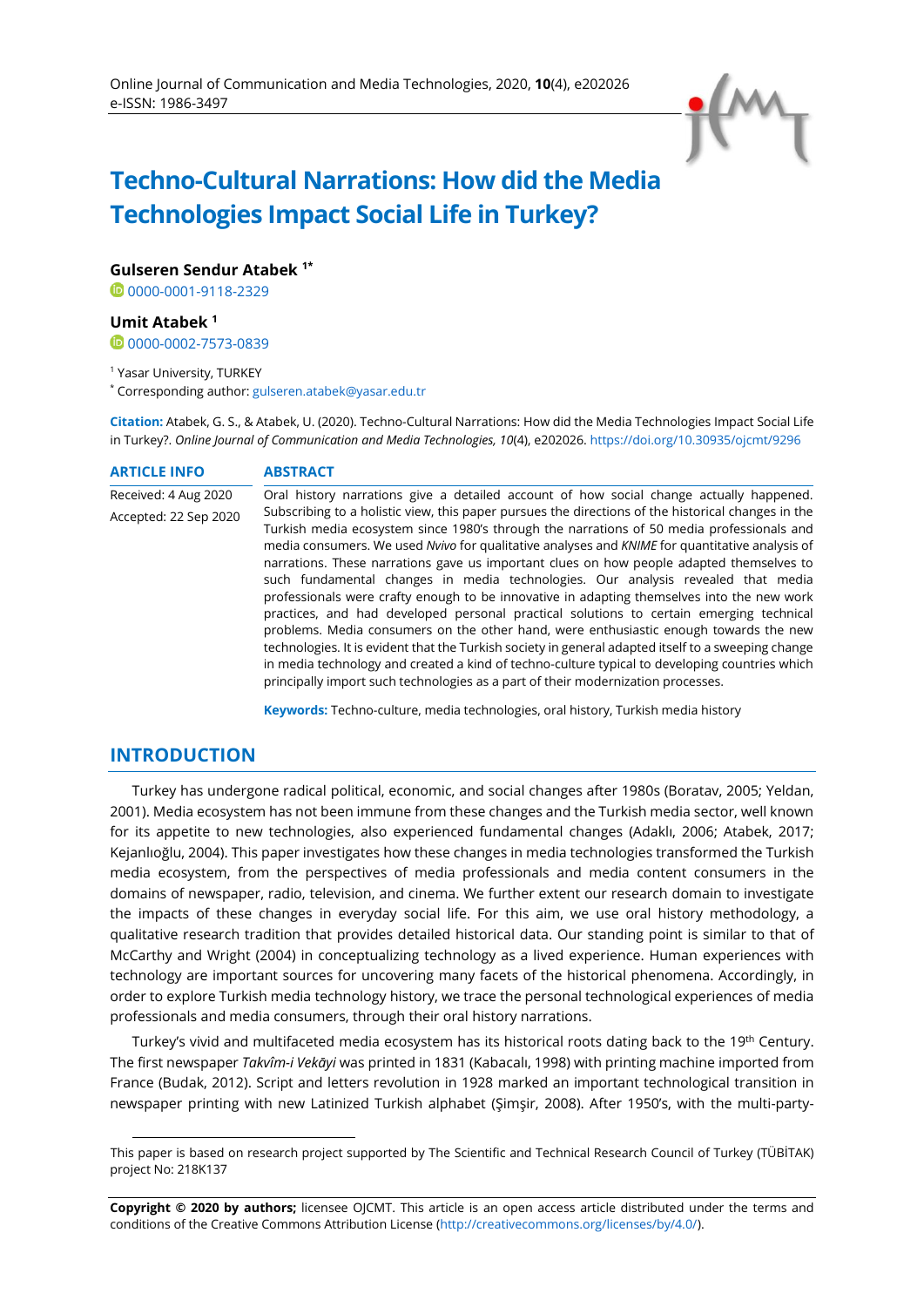political system, number of newspapers increased rapidly and German *Heidelberg* machines dominated the market, and with 1980s' so-called free and competitive market illusions, Japanese machines penetrated into the Turkish market (Atabek, 2020). The first regular radio broadcasts started in 1927 in Ankara and İstanbul with the transmitters imported from France (Kocabaşoğlu, 1980). During 1960's, radio became very popular when Turkish companies started to assemble transistor radio sets with European licenses (Atabek, 2020). In addition to İTÜ experimental TV broadcasts in 1950s, the first black and white single channel television broadcasts by TRT started in 1968 from the transmitter and the studio equipment donated by Germany (Cankaya, 2003). This donation opened up the paths for Turkish companies to assemble television sets with German and Dutch licenses. Again, after 1980s' de-regulation attempts, Japanese firms started to dominate the Turkish television market that soon evolved into a multi-channel, color television system with direct-tohome satellites. Although it had a long history dating back to early 20<sup>th</sup>. Century, Turkish Cinema industry remained typically national, while the motion picture technology was transferred mostly from Europe and USA (Arslan, 2011). The first Turkish film with sound track was produced in 1931, the first color film in 1953, and the first CinemaScope in 1966 (Özgüç, 1990). Yet, after 1990s', Turkish cinema, along with the television serials, became quite popular in Central and Eastern Europe, Central and South Asia, and the Middle East, and emerged as a regional soft power of Turkey.

In modern societies, space-time of everyday life is radically transformed, and the study of everyday communication is helpful to examine this transformation (Fuchs, 2020). As defined by Lefebvre (2002), everyday life is a level of social practices within the totality of society, on natural, economical, and cultural spheres. In this study, we approach to the cultural sphere more, especially to the techno-cultural sphere. Additionally, we also subscribe to the approach of The Social Construction of Technology (SCOT), suggesting that technology is not created or operated in a vacuum; it is always surrounded by social influences (Pinch, 2009; Pinch & Bijker, 2012). In this respect, Winston (1998) suggests the concept of "the primacy of the social sphere" in order to study the historical development of media technologies. The interrelation between society and culture inevitably directs us to the study of the interrelationship between culture and technology, and hence the concept of techno-culture. As Shaw (2008) describes, the study of techno-culture is "an inquiry into the relationship between culture and technology and the expression of that relationship in patterns of social life, economic structures, politics, art, literature and popular culture" (p. 4). This methodological position obviously requires the attention on the effects of national cultures on technology. As shown by Kaba and Osei-Bryson (2013), national cultural differences have certain moderating effects on the perceptions about technology. However, the role of the national cultures seems to decrease under today's severe globalization conditions. Penley and Ross (1997) earlier noted that techno-cultural differences are diminishing due to the monolithic hegemony of developed West over the underdeveloped countries. Today, as the techno-cultures converge, it is imperative to explore the national historical adventures of media technologies in developing world, and this study aims to explore such adventures in Turkey. Our research is expected to add up to the extant literature on Turkish media historiography from a techno-cultural perspective with a holistic oral history methodology.

# **METHODOLOGY**

Oral history can be used to change the focus of history, and open up new areas of inquiry with the people who actually made and experienced history (Thompson, 2000). Oral history narrations give an extensive and complete account of personal experiences of how social change actually happened. Techno-cultural aspects of the change in the media ecology of a society can be traced through such oral histories of media professionals and media consumers. Media ecology concept as a metaphor encompasses both the media as environments and the media as species that interact with each other (Scolari, 2012), thus enabling us to study the history of media technology in an integrated manner. This paper pursues the historical directions of the technological changes in Turkish media ecosystem through the narrations of 50 media professionals and media consumers within the domains of press, radio, television and cinema in Izmir. In order to enrich the representativeness, purposive sampling technique is applied at the first stage of sample selection.

As a non-probability sampling technique, purposive sampling is useful for maximizing and enriching the diversity of the sampled units (Bogdan & Biklen, 2007; Kothari, 2004). Accordingly, we have chosen media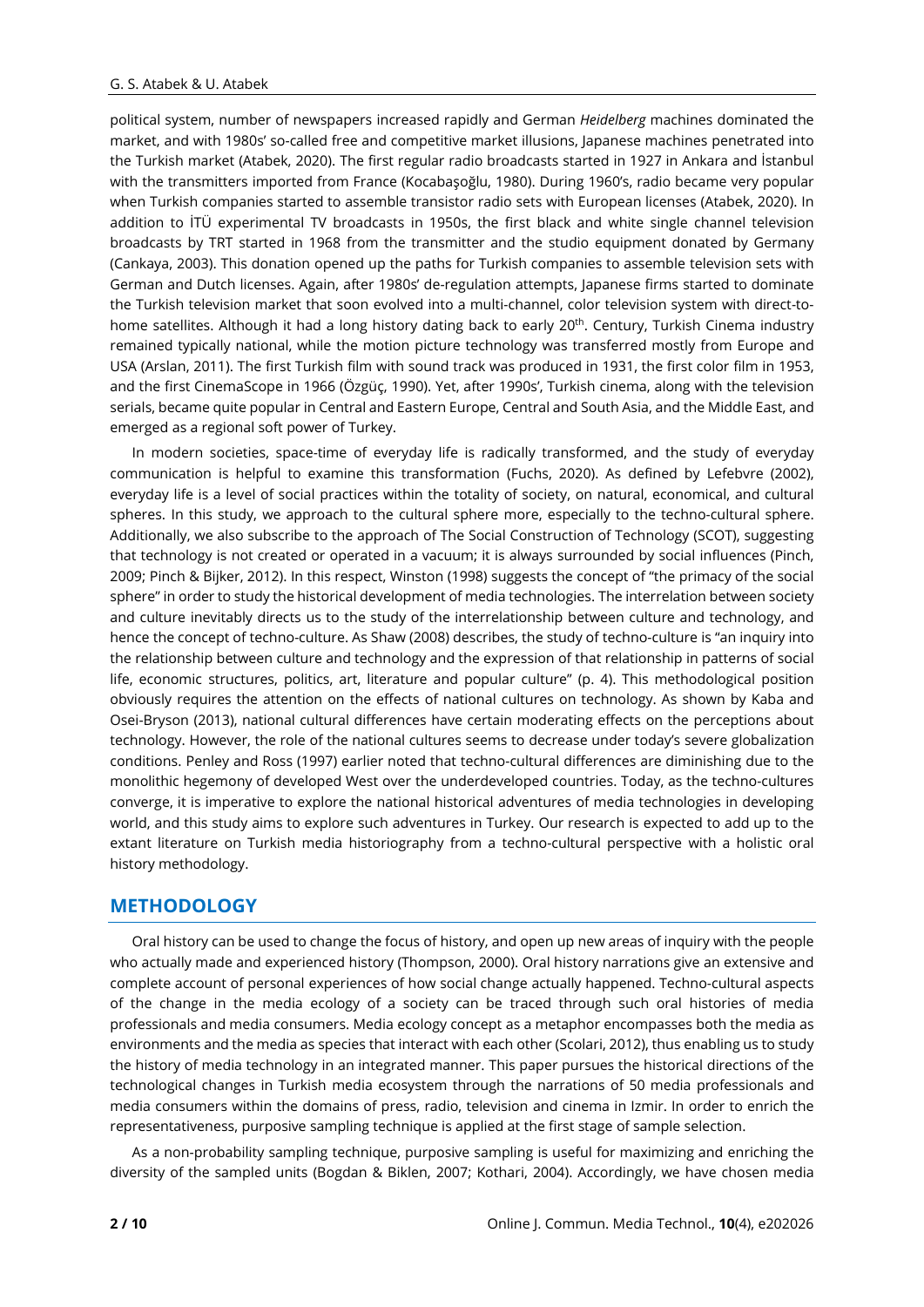| Media      | Professional | Audience | Total | <b>SES</b>   | N  | Education      | N  | Age          | N  | Gender | - N |
|------------|--------------|----------|-------|--------------|----|----------------|----|--------------|----|--------|-----|
|            | N            | N        | N     |              |    |                |    |              |    |        |     |
| Newspaper  | 15           |          | 16    | Low          | 0  | Elementary     | 4  | Young $<$ 40 | 4  | Male   | 40  |
| Radio      |              |          | 12    | Lower Middle |    | High School 10 |    | Mid-aged     | 24 | Female | -10 |
| Television | 8            |          |       | Middle       | 24 | University     | 27 | Old $>60$    | 22 |        |     |
| Cinema     | 6            |          |       | Upper Middle | 21 | Graduate       | 9  | Mean=59      |    |        |     |
| Total      | 36           | 14       | 50    | High         | 4  |                |    |              |    |        |     |

| Table 1. Distribution of Oral History Interviewees |  |
|----------------------------------------------------|--|
|----------------------------------------------------|--|

professionals and media content consumers from newspaper, radio, television, and cinema domains as our sample. Later, as the second stage of sample selection, we employed snowball sampling technique, each previously recruited persons suggesting similar persons for potential sample nomination. As another nonprobability sampling technique, snowball sampling further improves the purposive sampling by reaching different segments of the total set of eligible participants (Morgan, 2008). Our sample was suitable for a holistic approach to analyze the comprehensive transitions in Turkish media ecosystem. In our study, holistic approach refers to the notion that the components of the overall construct cannot be divorced from the whole, as defined by Felix, Rauschnabel, and Hinsch (2017, p. 119). Two strata were included in our holistic framework; the actors (the consumers and the producers) and the domains (newspaper, radio, television and cinema). Finally, 50 oral history interviews with these sampled persons (shown in **Table 1**) were carried out between June 2019 and March 2020, and all video-recorded materials were transcribed as 858 pages in total. As suggested by Ritchie (2003) interview sessions were limited to an hour and a half to two hours. This paper's first author carried out all interview sessions. We primarily concentrated on the experiences of media content production and consumption as well as the political economy of extensive technological changes in Turkish media ecosystem.

This study has two research questions. The first research question is about the themes of changes in the narrations. In order to follow the process of meaning creation, the themes in narrations are important sources. This research question requires a thematic analysis, and for this we employed *NVivo*, a handy computer assisted qualitative data analysis software (Bazeley & Jackson, 2013). The second author carries out all coding; therefore, inter-coder reliability issues are avoided. We adopted a grounded theory perspective which, in an inductive reasoning manner, advocates the addition of new codes (themes) when needed (Glacer, 2004). *Nvivo* is quite useful for this grounded theory approach in coding qualitative data (Maher, et al., 2018; Niedbalski & Ślęzak, 2019). The second research question is about the main concepts used in the narrations and how they are related to each other. This research question pursues a conceptual map, which requires a kind of a network analysis among selected concepts. For this we employed *KNIME*, an open source omni purpose data analysis software which is also suitable for content and network analysis of textual data (Bakos, 2013; Tursi & Silipo, 2018). Therefore, our research questions are as follows:

*RQ1*: What are the main themes in media technology narrations that portray the change in Turkish media ecosystem?

*RQ2*: Which main concepts are used in media technology narrations for newspaper, radio, television and cinema?

### **FINDINGS**

The mean age of the sample is 59; the oldest interviewees are 79 years old. This shows that the time span of our qualitative data may confidently go down to 1940s, since the narrations include not only the personal experiences but also the information from senior colleagues and friends. These narrations gave us important clues on how people adapted themselves to such fundamental changes in media technologies. Our analysis concerning the *RQ1* revealed eight themes: 1) First encounters; 2) Professional adaption; 3) Creative solutions; 4) Openness to innovations; 5) Tendency to personalization; 6) Tendency to nostalgia; 7) Obsolete media technologies and 8) Reparable technologies.

The participants' narrations on their first exposure to certain media technologies were mainly positive. First encounters with television and cinema were especially remembered as "amazing" and "marvelous" experiences. Although the history of Turkish television broadcast dates back to 1950s, the widespread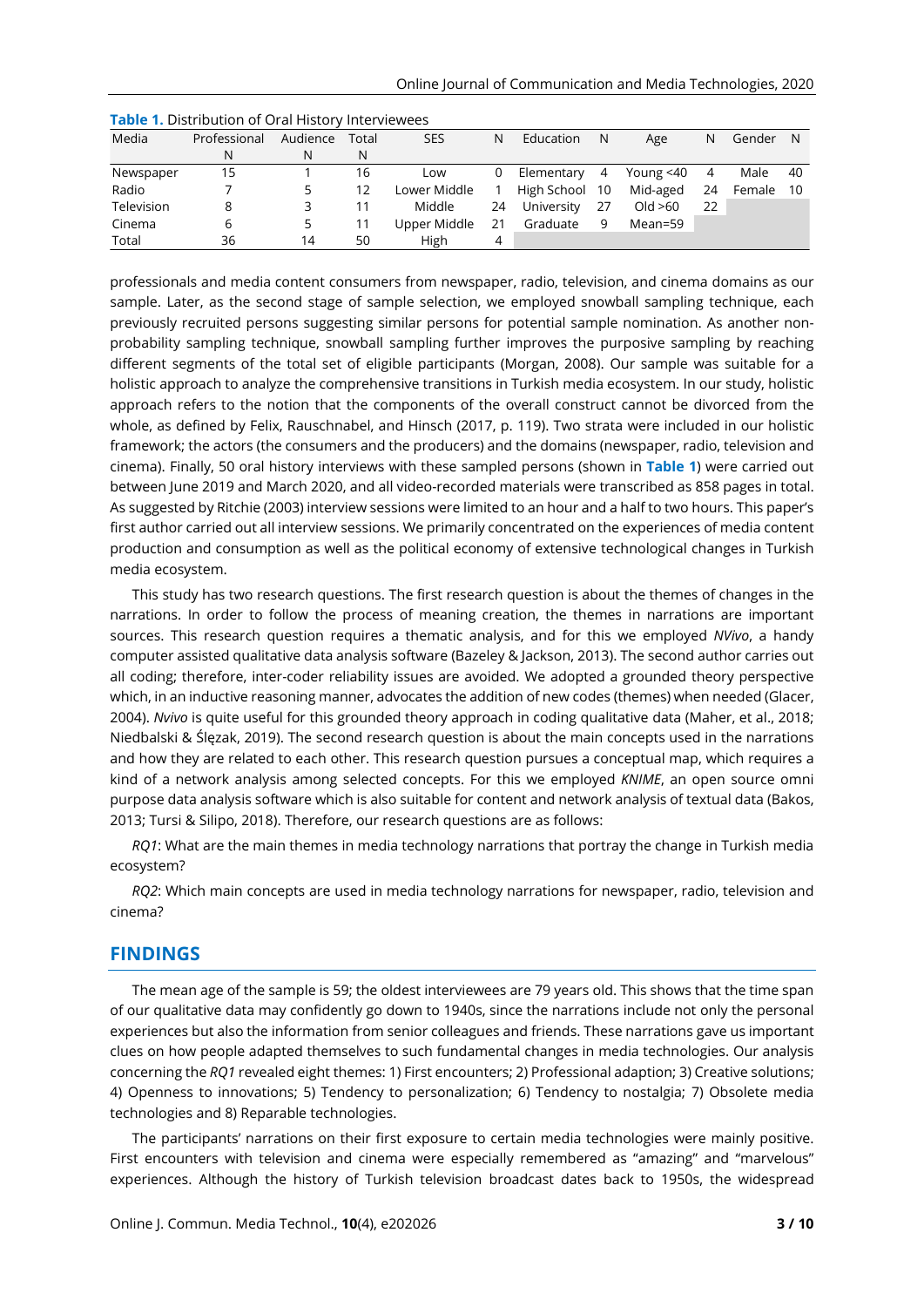penetration of TV sets in households was mainly in late 1970s and early 1980s. First time acquisition of television sets by families is usually remembered in detailed excitedly since television sets were expensive for most of the Turkish households. For example, narrations of a journalist (M. Y. 50, male) about his first encounter with television is as follows: "Only few families could have television in our neighborhood. Therefore, it was something fascinating for us. When one day my father came along with a television set, we were all very happy. We were watching every day in wonder all the programs of TRT from 18.00 to 24.00 hours as if we were bewitched. Of course, television was something terrific". First time exposures to cinema were also remembered in a similar fashion. A senior movie theater manager (F. Ö., 70, male) relates his profession to the first cinema experience years during childhood: "Frankly, we were at the movies every day and all day. I was committed to cinema for as long as I know myself. I was going to summer movie gardens, sitting in the first rows and falling asleep there… And thus, started my professional life!". As stated by Haake (2016) memories of early cinema usually refers to the fascination with the screening technology in the cinema auditorium. Akbulut (2018) also reported similar fascination experiences of Turkish cinema audience in terms of cinema technology first encounters.

Media professionals were crafty in adapting themselves into the new work practices that were the outcomes of new technologies. For instance, a professional (M. T., 65, male) starting his carrier in the radio sector was able to adapt to continue in the television sector easily. Similarly, a photojournalist (Ş. A., 60, male) who had started his carrier during dark room times was able to adapt himself to digital technologies without much difficulty. However, economically few of these professionals were able to survive in the new media ecology, and witnessed radical employment restrictions. Another photo journalist (K. Ç., 53, male) who also started with dark room technology and adapted easily to digital technologies lists the names of numerous newspaper jobs which disappeared after 1980s: dark room technicians, stitching masters, montage masters, color separators, print camera men, telex operators etc. Pavlik (2001) gives a detailed account of how practices of journalism and television have transformed substantially during the last years of 20<sup>th</sup>. Century. Both newsroom (O'Donnell, Zion, & Sherwood, 2016) and printing industry (Romano, 2004) jobs had witnessed severe job cuts worldwide. Turkish media obviously was no exception in diminishing jobs, specifically with poor trade union performance (Christensen, 2007; Tılıç, 2001).

Media professionals also stated that they were very creative in finding personal solutions to certain technical problems. They had devised simple but effective remedies to newly emerging technical problems. Their narrations revealed that this innovative capacity was the result of their amateur sprit for their professions, which they truly loved. A photojournalist's (Ş. S., 60, male) using his objective reversely as a macro objective, a film cameraman's (S. Ş. G., 60, male) application of woman stock as lens diffuser, and utilization of egg carton viols as studio sound isolation material (N. T., 57, female) are some examples of such creative innovations. Our qualitative data also reveals some creative solutions of technical problems by media technology users. A television viewer (M. K., 59, male) remembers how they were amateurishly adjusting their antennas in order to receive both Turkish (TRT) and Greek (ERT) transmissions with the same antenna system. Such creativities for certain technical problems are the parts of the general discourse on technology. As Myllyntaus (2010) points out certain technical problems are closed either by rhetoric or redefinition of the problem. However, because the closure of the technological discourse is not permanent, new episodes of the discourse may develop and new creativities for technical problems will prevail.

It is also evident that both professionals and audiences were open to new technologies. They may not be considered as conservative in adapting to new technologies. Media consumers were also enthusiastic enough towards the new technologies. This is obviously attributable to technological elements embedded in strong modernist tendencies through Turkey's historical development, as apparent in architecture and household icons (Bozdoğan, 2012). Similarly, Çelik (2011) underlines the importance of technology in Turkish modernization project. Worldwide renowned poet Nazım Hikmet's poem *Human Landscapes from My Country* is an illustrative example how Turkish modernism is technologically grounded (Aguiar, 2007). Consequently, we may argue that appetite and desire to new technologies is a characteristic of Turkish media techno-culture.

Personalization is another aspect of Turkish techno-culture. As explained by Wallman (1979), these media technology narrations included several personalized terms for technological instruments, as a form of identification. Personalization can also be related to Silverstone and Haddon's (1996) concept of domestication of communication technologies. These terms, like "refrigerator" for a huge up-link device or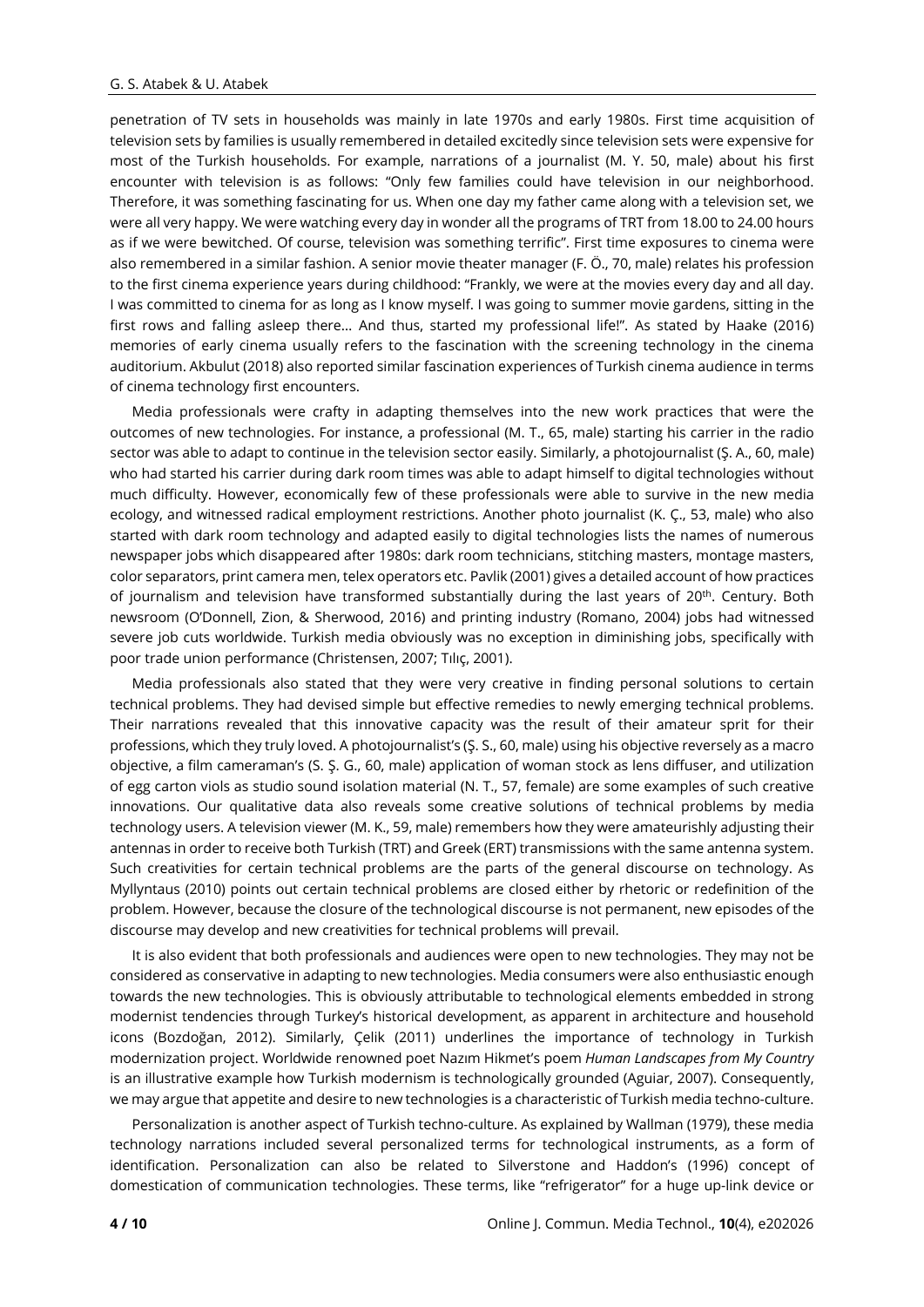"cancer" for *Macintosh PowerBook*'s error signal were usually created using linguistic tools such as metaphors, metonyms etc. As De Luna (2018) stated, linguistic evidences to the historical scholarship on technology has profound contributions. These evidences contain information about how societies understand different technologies. We similarly admit that these words of personalization from our qualitative data are important aspects of Turkish media technology histography. They provide inspiring evidences on how media technologies were internalized in the society.

It is also found that these media technology narrations included quite a lot of nostalgic moments for their "good old years". A television technical director's (A. U. 73, male) narration of 1970s and 1980s is typical in this context: "We long for those days greatly. They were very beautiful, really very beautiful days. We were then very busy; we were then very tired but we were very happy…" As Li (2016) explains, nostalgia is quite common in the narrations of journalists for the construction of golden age for a profession in transition. Nostalgia serves as a re-examination tool for the lost values of a passing profession. Therefore, it is understandable that these retired Turkish media professionals nestled many nostalgic elements in their narrations about media technologies.

Another theme is about obsolete media technologies. Rapid innovation rates are responsible for obsolescence of technologies. Especially information and communication technologies have very higher rates of innovation, therefore many media technologies become obsolete in a very short time period. Ford (2010) distinguishes two types of obsolescence: technological and stylish. Technological obsolescence is considered economically desirable and replacement product is believed to offer greater benefits. Stylish obsolescence on the other hand is more psychological and people feel outmoded if they continue to use old models. Cooper (2004) explains that the consumers with inadequate product information is partly responsible for technological obsolescence. Our analysis showed that obsolete media technologies played an important role in the professionals' carrier and they gave special emphasis to them in their narrations. *Leafax*, is an example of such technologies that remained only two or three years but played an important part in the memories of Turkish photojournalists during mid-1980's. *Leafax* was a revolutionary gadget for the photojournalist professionals as a compact and portable picture transmitter held in a briefcase-sized case which eliminated darkroom work and printmaking. It was a short-lived technology between tele-photo and computers. Similar to the professionals, media content consumers also remembered and narrated in detail such obsolete technologies in their everyday life media technology use. *Betamax* is such an obsolete recording tape technology remembered by many of the users. After its introduction in 1975, it remained only few years in Turkish home video market, which was later dominated by *VHS* format, but the users still remember advantages of *Betamax* over its rivals. On the other hand, for the consumers and the professionals these transition technologies signified different meanings. For example, transition from single-channel television to multi-channel system created diverse concerns for the media consumers and the media professionals. For the media consumers, it was a content proliferation and enrichment, while for the professionals, it was a technological innovation for new tuners and antennas for upgrading the old sets.

Finally, reparable technologies were another theme in the historical media technology narrations. Recent industry standards do not promote repairability. Today's consumer electronic gadgets have mostly replaceable cards, not repairable parts. However, this was not the case for the home media apparatuses some 30 years ago, when radio, television, electronics repair-shops, *tamirci* in Turkish, were common almost in every neighborhood and town. These self-employed repairmen, developed their professional ethical values, based on national *esnaf* ethos. Yet, after 1990s, they had to leave the scene for the services that were established by the industry giants themselves, and offered only replacement instead of repair. We learned from our informants that aside from these professional repairmen, common media users were also able to repair some of the minor problems of their electronic gadgets.

In order to address to *RQ2* we employed a content analysis for main concepts used in the media technology narrations of newspaper, radio, television and cinema. For this purpose, we utilized the text processing nodes of *KNIME*. Instead of *Zemberek* stemmer provided by *KNIME*, we used a dictionary-based stemmer developed by us, which yields better results for agglutinative languages such as Turkish. **Table 2** shows the distribution of main concepts related to media and media technologies in oral history narrations.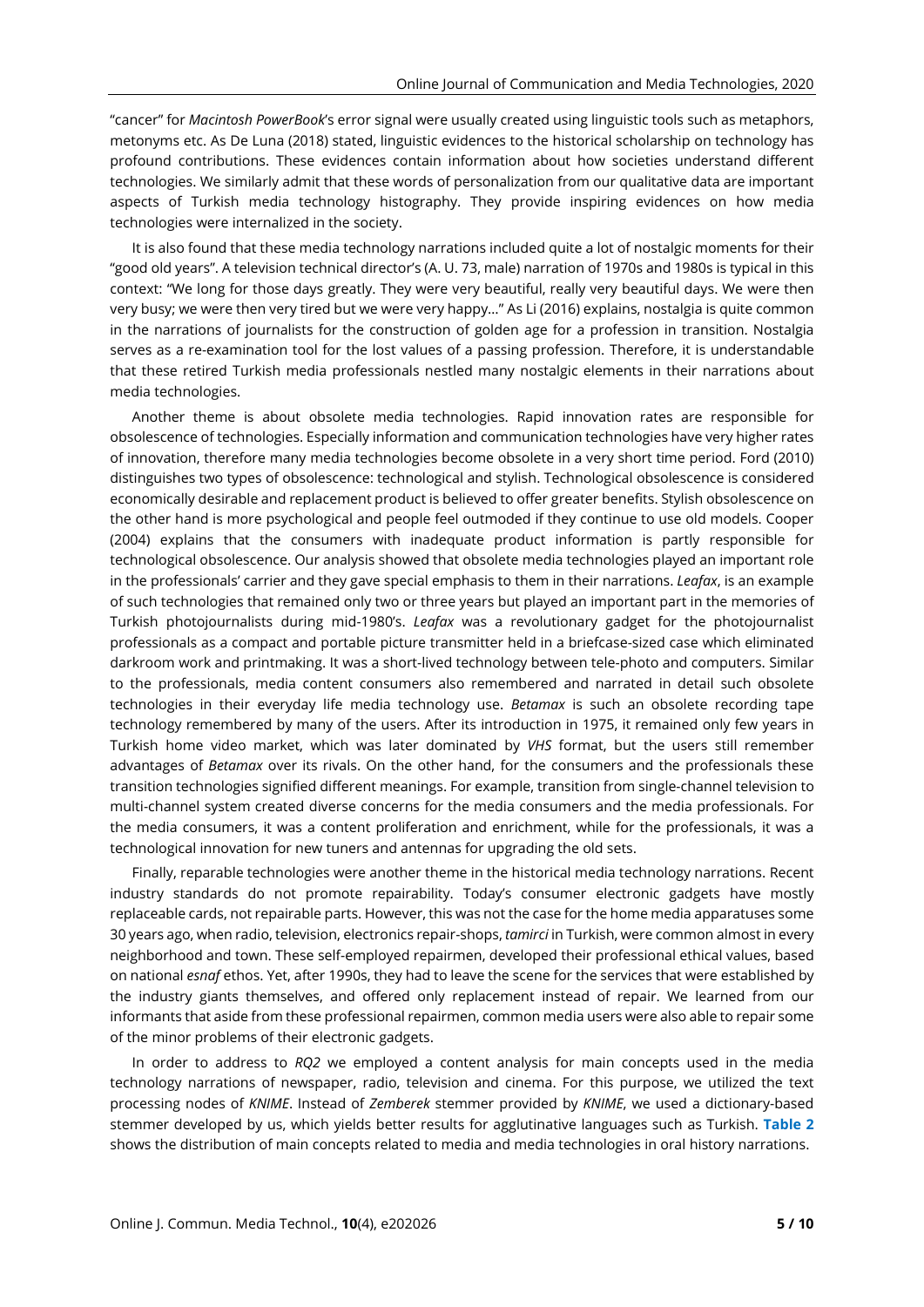#### G. S. Atabek & U. Atabek

| <b>Table 2.</b> Distribution of Main Concepts |      |            |     |  |  |  |  |
|-----------------------------------------------|------|------------|-----|--|--|--|--|
| Concept                                       | N    | Concept    | N   |  |  |  |  |
| Film                                          | 2012 | Page       | 385 |  |  |  |  |
| Newspaper                                     | 1804 | Channel    | 359 |  |  |  |  |
| Cinema                                        | 1541 | Telephone  | 356 |  |  |  |  |
| Television                                    | 1465 | Studio     | 355 |  |  |  |  |
| Radio                                         | 1455 | Reporter   | 270 |  |  |  |  |
| <b>News</b>                                   | 1133 | Journalist | 269 |  |  |  |  |
| <b>Broadcast</b>                              | 1094 | Cassette   | 269 |  |  |  |  |
| Audio                                         | 999  | Agency     | 267 |  |  |  |  |
| Technology                                    | 926  | Digital    | 253 |  |  |  |  |
| Photograph                                    | 829  | Press      | 238 |  |  |  |  |
| Program                                       | 785  | Computer   | 235 |  |  |  |  |
| Music                                         | 480  | <b>TRT</b> | 230 |  |  |  |  |
| Equipment                                     | 472  | Journalism | 215 |  |  |  |  |
| System                                        | 407  | Recording  | 196 |  |  |  |  |
| Camera                                        | 395  | Band       | 195 |  |  |  |  |

| Table 2. Distribution of Main Concepts |  |  |
|----------------------------------------|--|--|
|----------------------------------------|--|--|

**Table 3.** Distribution of Concepts for Media Technologies

| Newspaper           | N  | Radio               | Ν            | ີ<br>Television     | N   | Cinema        | N   |
|---------------------|----|---------------------|--------------|---------------------|-----|---------------|-----|
| Photograph          | 53 | <b>Broadcasting</b> | 68           | <b>Broadcasting</b> | 138 | Film (cinema) | 213 |
| Technology          | 45 | Music               | 52           | Studio              | 63  | Screen        | 25  |
| Publishing          | 32 | TRT                 | 44           | Color               | 50  | Audio         | 21  |
| Printing machine    | 23 | Audio               | 38           | Channel             | 48  | Poster        | 19  |
| Film (photograph)   | 19 | Channel             | 21           | Technology          | 36  | Technology    | 18  |
| Camera (photograph) | 16 | Studio              | $2^{\prime}$ | TRT                 | 28  | Video         | 14  |
| Digital             | 13 | Technology          | 16           | Antenna             | 15  | Projectionist | 12  |
| Archive             | 10 | Transistor          | 14           | Computer            | 8   | Projector     | 12  |
| Computer            | 8  | Recording           | 13           | Digital             | 8   | Subtitles     | 9   |
| Telephone           |    | Antenna             | 8            | Camera (video)      |     | Camera (film) | 5   |

Additionally, we performed a content analysis for each of group of four media technology domains, namely newspaper, radio, television and cinema. These analyses were based on sentence co-occurrence frequencies in order to reveal which media and technology concepts were simultaneously used in the same sentence with those four basic technologies. For this co-occurrence analysis, we utilized *KNIME*'s Term Co-Occurrence Counter node along with additional network analysis nodes. The results of the highest 10 frequent technology-related concepts for each of press, radio, television and cinema domains are shown in **Table 3**, which is actually a concept map of technology-related terms in oral history narrations. As can be seen from the table, our study's main concept "technology" was apparently the most common concept in all four groups. Among all groups, radio and television groups had more common concepts (technology, broadcasting, TRT, studio, antenna, and channel) between them. However, television and cinema groups had only two common concepts (technology, camera), while newspaper and television groups have three (technology, computer, digital). This may be simply attributed to the fact that radio and television technology history have more commonalities, especially through the institutional tradition of Turkish Radio and Television (TRT). On the other hand, the contents of the historical narrations for newspaper and cinema technologies seem quite distinct; they do not share any other common concept than technology.

### **DISCUSSION AND CONCLUSION**

In order to explore the technological changes in the Turkish media ecosystem we collected qualitative data from the narrations of 50 media professionals and media consumers in Izmir. We limited our research to the domains of newspaper, radio, television, and cinema technologies. Our methodology was oral history, and we used *Nvivo* to analyze the qualitative data from the transcribed texts of these narrations, and *KNIME* to map the technology-related concepts in the narrated texts. Our main aim has been to emphasize "the primacy of the social sphere" (Winston, 1998), in the historical development of media technologies in Turkey.

It is evident that the Turkish society has adapted itself to an extensive change in media technologies and created a kind of techno-culture that is typical to developing countries that principally import technologies as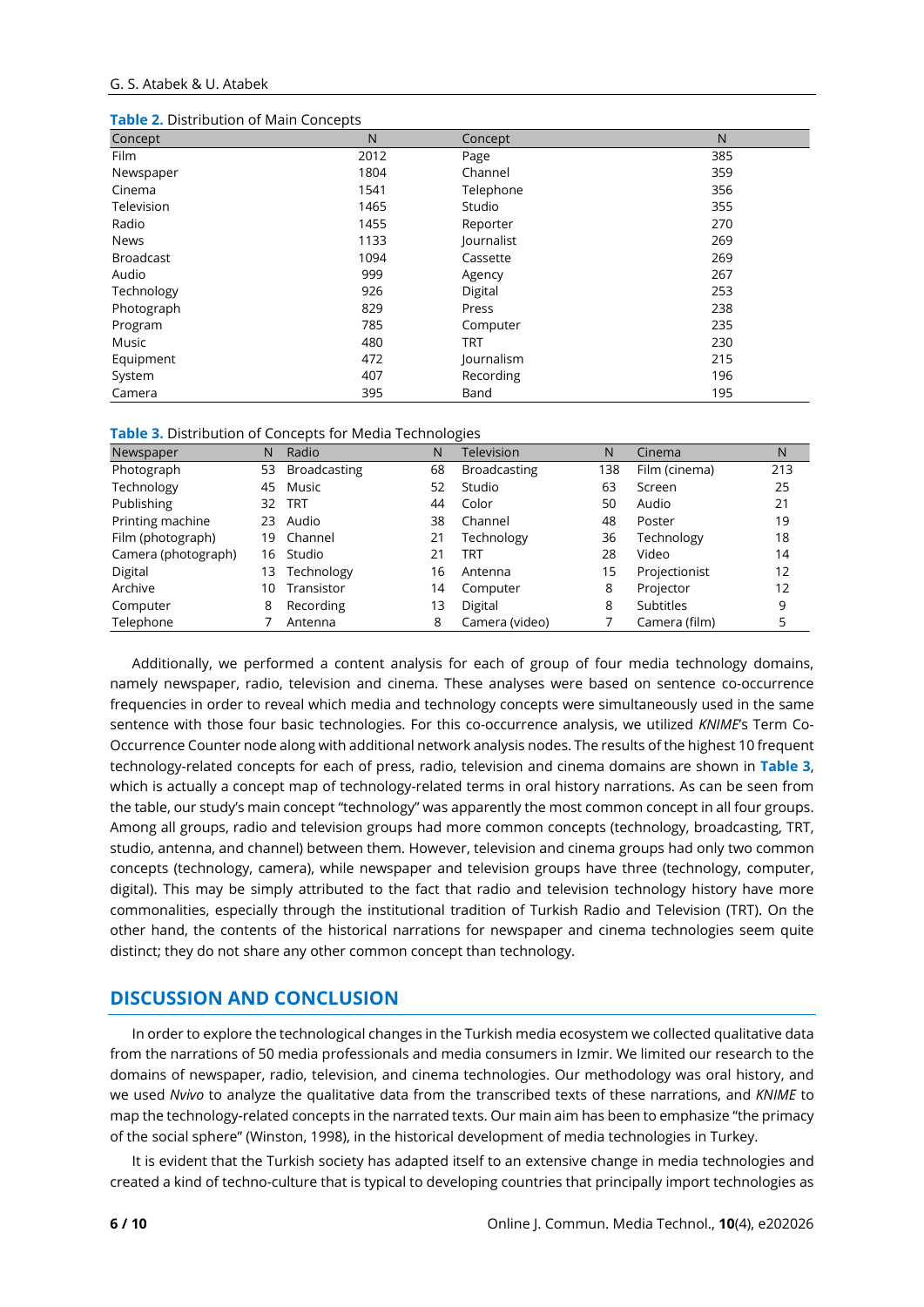a part of their modernization processes. The rhetorical justification for this technology transfer is usually based on the presumed inevitability of economic necessities for the development processes (Tiryakioğlu, 2011). Such technology transfer appetite has not only economic implications but also several political, social, cultural and psychological consequences. In this respect, alienation is one of the typical socio-psychological problems often referred to technology by the Marxist literature. Starting from Marx's (1992) explanation of alienation as the objectification of labor, this literature draws our attention to the technology-related concepts such as mass consumption, reification and object fetishism. In parallel with these concepts, admiration, desire and appetite towards imported media technology equipment can be traced in our data. Our oral history informants were able to name and remember in detail many of the imported media technology brands. German, Japanese, UK and USA brands were remembered with praise and narrated in detailed. Çelik (2011) addresses this problem of importing technology from the alienation perspective. She claims that the Turkish national obsession with technology is largely defined by "a practice of appropriation rather than production" and creates a feeling of alienation within the technoscape (p. 71). Obviously, in a country that mostly imports but rarely produce technology, such illusions and misconceptions are inevitable.

We employed a holistic approach to the wide-ranging changes in Turkish media ecosystem. Our holistic framework included both the actors (the consumers and the professionals), and the domains (newspaper, radio, television and cinema). This offered a broader perspective for understanding the complexity of technocultural changes. Techno-culture is constructed by both the media consumers and the media professionals together. We believe our holistic approach provided a better analytical position for our data. Thus, we were able to examine the same technology from the perspectives of both the consumers and the professionals. For example, the transition from single-channel television to multi-channel television system meant differently to the media consumer and the professional. The former was more interested in the content while the latter was more involved in applying innovations for new tuners and antennas adaptable for old sets.

This holistic methodology is quite compatible with Postman's (1993) media ecology suggestion that a new technology does not add or subtract something; it creates fundamental changes. Following his debate on US and television, we may argue that the result of the introduction of television technology to the Turkish society during the 1960s was not merely "Turkey plus television", rather it created almost a new society. Similarly, newspaper, radio and cinema also played important roles towards fundamental social changes. However, the human generations experienced these technologies within their everyday life. They lived their everyday lives in these technological transformations, and they even contributed to these changes as the actors of the ecosystem. Hence, the present-day Turkish techno-culture is a compound result of the experiences of media consumers and professionals, as evident from their oral history narrations. In short, Turkish media technoculture is materially and immaterially west dominated, adopted with the desire of modernity, enriched by local practical innovations, and grounded on a national ethos nourished with nostalgia. Our qualitative data yielded numerous examples for the immaterial (the content) and the material (the equipment) aspects of this media techno-culture.

Since 1980's, Turkey has witnessed fundamental changes in its media ecosystem. Our data from the oral history narrations of media professionals and consumers provided a detailed account of this sweeping change. We suggest that these personal evidences provide valuable data for a more detailed Turkish media technology historiography. We further recommend that these techno-cultural narrations could also be illustrative for the historical experiences of other developing countries with similar political, economic and social background. Every day experiences of media technology users especially in extensively technology importing countries may have similar aspects. Therefore, we suggest further research agendas for comparative studies. Finally, our research is somewhat limited in the time period it covered. Longitudinal studies would provide better insights to the historical transition of technologies. A new research design covering longer historical periods, would obviously contribute more to the histography of Turkish media technology.

## **REFERENCES**

Adaklı G. (2006). *Türkiye'de Medya Endüstrisi: Neoliberalizm Çağında Mülkiyet ve Kontrol İlişkileri* [Turkey in the Media Industry: Neoliberalism and Control in an Age of Property Relations]. Ankara: Ütopya-Utopia.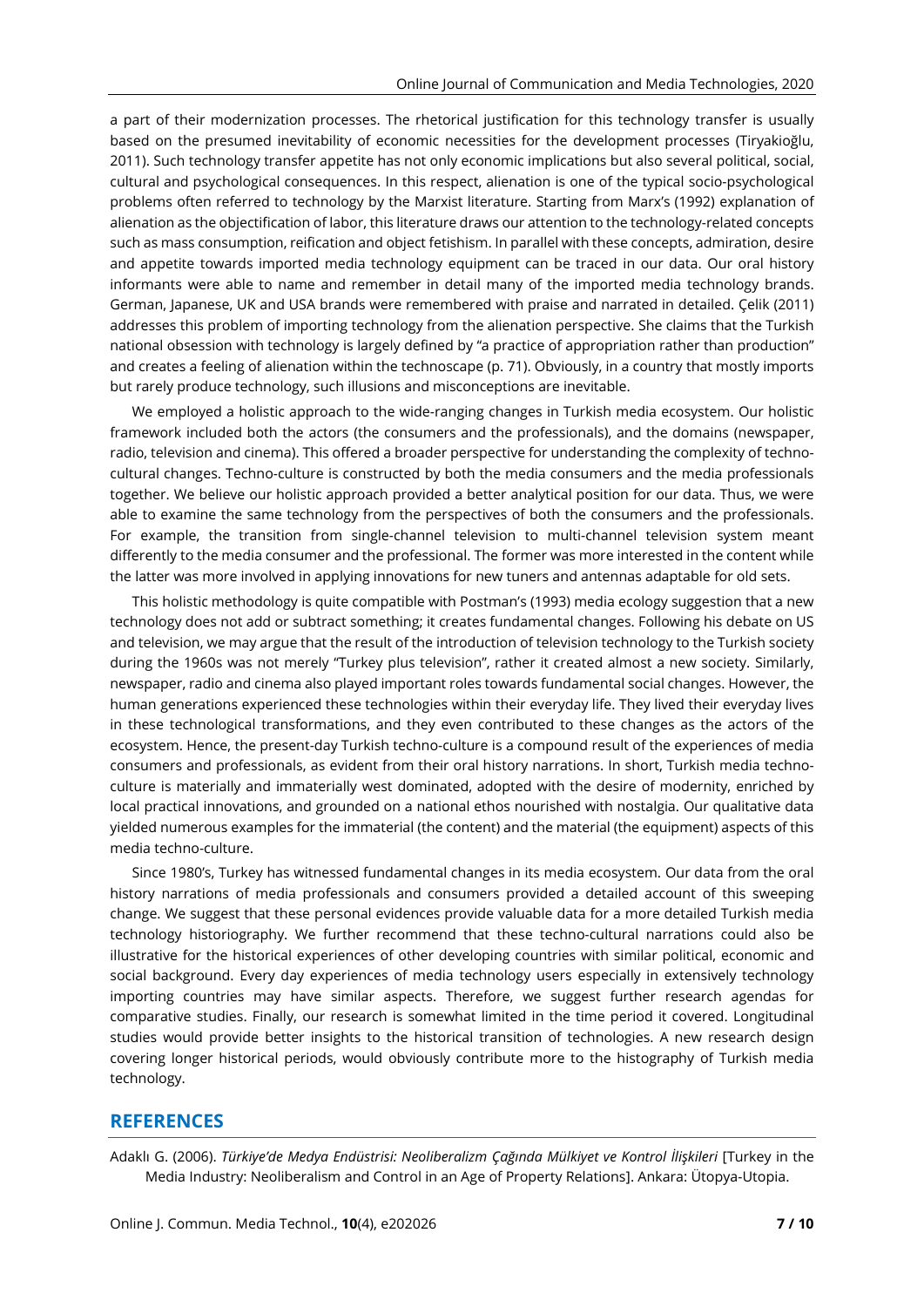- Aguiar M. (2007). Nazim Hikmet's Modernism of Development. *Journal of Modern Literature*. *30*(4), 105-121. <https://doi.org/10.2979/JML.2007.30.4.105>
- Akbulut H. (2018). *Kültürel ve Toplumsal Bir Pratik Olarak Sinemaya Gitmek: Türkiye'de Seyirci Deneyimleri Üzerine Bir Sözlü Tarih Çalışması* [Going to the movies as a cultural and social practice: An oral history on audience experience in Turkey]. TÜBİTAK Project No: 115K269, Ankara.

Arslan, S. (2011). *Cinema in Turkey: A New Critical History*. Oxford University Press.

- Atabek Ü. (2017). Matbaadan Bilgisayara: Türkiye'nin İletişim Teknolojileri Serüveni [From printing to computer: Communications technologies adventure of Turkey]. In K. Alemdar (ed.). *Türkiye'de Kitle İletişimi: Dün-Bugün-Yarın* [Mass Communication in Turkey: Yesterday-Today-Tomorrow] (Vol. 1). Ankara: Gazeteciler Cemiyeti Yayını-Journalists Association Publication.
- Atabek, Ü. (2020). *Tarihten Geleceğe İletişim Teknolojileri* [Communication Technologies from History to the Future]. Ankara: Siyasal Kitabevi.
- Bakos, G. (2013). *KNIME Essentials: Perform accurate data analysis using the power of KNIME*. Birmingham: Pact Publishing.
- Bazeley P., & Jackson K. (2013). *Qualitative Analysis with Nvivo*. Los Angeles: Sage.
- Bogdan, R., & Biklen, S. K. (2007). *Qualitative research for education: An introduction to theories and methods* (5th ed.), Boston, MA: Pearson A & B.
- Boratav, K. (2005). *1980'li Yıllarda Türkiye'de Sosyal Sınıflar ve Bölüşüm* [Social classes and distrubition in 1980s in Turkey]. Ankara: İmge.
- Bozdoğan S. (2012). *Modernizm ve Ulusun İnşası: Erken Cumhuriyet Türkiye'sinde Mimari Kültür* [Modernism and Nation Building: Architectural Culture in the Early Republic of Turkey]. İstanbul: Metis Publications.
- Budak, A. (2012). The French Revolution's Gift to the Ottomans: The Newspaper, The Emergence of Turkish Media. *International Journal of Humanities and Social Science*, *2*(19), 157-169.
- Cankaya, Ö. (2003). *TRT: Bir Kitle İletişim Kurumunun Tarihi 1927-2000* [TRT: History of a Mass Communication Institution 1927-2000]. İstanbul: Yapı Kredi Publications.
- Celik B. (2011). *Technology and National Identity in Turkey: Mobile Communications and the Evolution of a Post-Ottoman Nation*. London: I. B. Tauris. <https://doi.org/10.5040/9780755610990>
- Christensen C. (2007). Breaking the news: Concentration of ownership, the fall of unions and government legislation in Turkey. *Global Media and Communication*, *3*(2), 179-199. <https://doi.org/10.1177/1742766507078416>
- Cooper, T. (2004). Inadequate Life? Evidence of Consumer Attitudes to Product Obsolescence. *Journal of Consumer Policy*, *27*(4), 421-449. <https://doi.org/10.1007/s10603-004-2284-6>
- De Luna K. (2018). Inciteful language: knowing and naming technology in south central Africa. *History and Technology*, *34*(1), 41-50. <https://doi.org/10.1080/07341512.2018.1516852>
- Felix, R., Rauschnabel, P. A., & Hinsch, C. (2017). Elements of strategic social media marketing: A holistic framework. *Journal of Business Research*, *70*, 118-126. <https://doi.org/10.1016/j.jbusres.2016.05.001>
- Ford, S. (2010). Technological Obsolescence: Insights from the PC industry (Working Paper). Research Gate.
- Fuchs, C. (2020). Everyday Life and Everyday Communication in Coronavirus Capitalism. *triple*, *18*(1), 375-399. <https://doi.org/10.31269/triplec.v18i1.1167>
- Glacer, B.G. (2004). Remodeling grounded theory. *The Grounded Theory Review: An International Journal*, *4*(1), 1- 24
- Haake, S. (2016). Narrative Modes of Cinemagoing Memories. *Alphaville: Journal of Film and Screen Media*, *11*, 78-91.
- Kaba, B., & Osei-Bryson, K. (2013). Examining influence of national culture on individuals' attitude and use of information and communication technology: Assessment of moderating effect of culture through cross countries study. *International Journal of Information Management*, *33*(3), 441-452. <https://doi.org/10.1016/j.ijinfomgt.2013.01.010>
- Kabacalı, A. (1998). *Cumhuriyet Öncesi ve Sonrası Matbaa ve Basın Sanayi* [Printing and Press Industry Before and After the Republic]. Istanbul: Cem Offset.
- Kejanlıoğlu B. (2004). *Türkiye'de Medyanın Dönüşümü* [Transformation of the media in Turkey]. Ankara: İmge. Kothari, C. R. (2004). *Research Methodology: Methods and Techniques*. New Delhi: New Age International.
- Lefebvre, H. (2002). *Critique of Everyday Life. Volume II: Foundations for a Sociology of the Everyday*. London: Verso.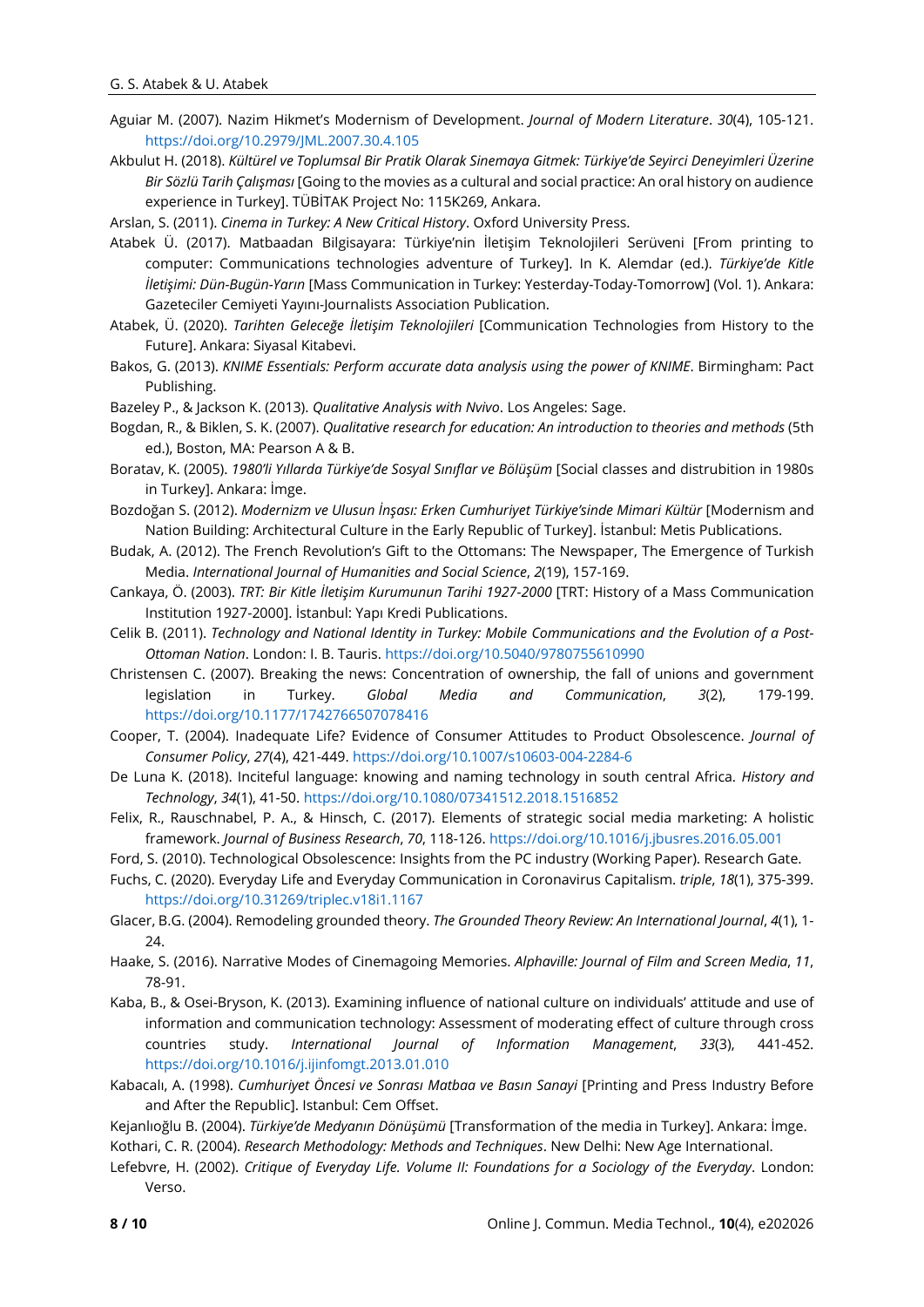- Li, H. (2016). "The Days When Ideals Shined": Journalistic nostalgia and the myth of golden age in China. *Communication and the Public*, *1*(4), 452-470. <https://doi.org/10.1177/2057047316682258>
- Maher, C., Hadfield, M., Hutchings, M., & de Eyto, A. (2018). Ensuring Rigor in Qualitative Data Analysis: A Design Research Approach to Coding Combining NVivo With Traditional Material Methods. *International Journal of Qualitative Methods*, *17*(1), 1-13. <https://doi.org/10.1177/1609406918786362>

Marx, K. (1992). *Early Writings*. London: Penguin Classics.

- McCarthy, J., & Wright, P. (2004). *Technology as Experience*. Cambridge, Massachusetts: The MIT Press.
- Morgan, D. L. (2008). Snowball Sampling. In L. M. Given (Ed.), *The Sage Encyclopedia of Qualitative Research Methods* (pp. 815-816).
- Myllyntaus, T. (2010). Prologue: Constructing Technology for Everyday Life. *Icon: Special Issue: Technology in Everyday Life*, *16*, 3-21. [www.jstor.org/stable/23791373](http://www.jstor.org/stable/23791373)
- Niedbalski, J., & Ślęzak, I. (2019). The Main Features of Nvivo Software and the Procedures of the Grounded Theory Methodology: How to Implement Studies Based on GT Using CAQDAS. In: A. Costa, L. Reis, & A. Moreira (eds.), *Computer Supported Qualitative Research*. WCQR 2018. Advances in Intelligent Systems and Computing (Vol 861). Springer. [https://doi.org/10.1007/978-3-030-01406-3\\_8](https://doi.org/10.1007/978-3-030-01406-3_8)
- O'Donnell, P., Zion, L., & Sherwood, M. (2016). Where do journalists go after newsroom job cuts?, *Journalism Practice*, *10*(1), 35-51. <https://doi.org/10.1080/17512786.2015.1017400>
- Özgüç, A. (1990). *Başlangıcından Bugüne Türk Sinemasında İlkler* [Firsts in Turkish Cinema since the Beginning], Istanbul: Yilmaz Publications.
- Pavlik, J. V. (2001). *Journalism and New Media*. New York: Columbia University Press. <https://doi.org/10.7312/pavl11482>
- Penley, C., & Ross, A. (1997). *Technoculture* (3rd. Ed.). University of Minnesota Press.
- Pinch, T. (2009). The social construction of technology (SCOT): The old, the new and the nonhuman. In P. Vannini (ed.), *Material Culture and Technology in Everyday Life: Ethnographic Approaches*. New York: Peter Lang Publishing.
- Pinch, T., & Bijker, W. E. (2012). The Social Construction of Facts and Artifacts: Or How the Sociology of Science and the Sociology of Technology Might Benefit Each Other. In W. E. Bijker, T. P. Hughes, & T. Pinch (eds.) *The Social Construction of Technological Systems: New Directions in the Sociology and History of Technology*. Massachusetts: MIT Press.
- Postman, N. (1993). *Technopoly: The Surrender of Culture to Technology*. New York: Vintage Books.
- Ritchie, D. A. (2003). *Doing oral history: A practical guide*. New York: Oxford University Press. <https://doi.org/10.1525/ohr.2003.30.2.77>
- Romano, F. (2004). *An Investigation into printing industry trends*. Rochester Institute of Technology. <https://scholarworks.rit.edu/books/26/>
- Scolari, C. A. (2012). Media ecology: Exploring the metaphor to expand the theory. *Communication Theory*, *22*(2), 204-225. <https://doi.org/10.1111/j.1468-2885.2012.01404.x>
- Shaw, D. B. (2008). *Technoculture: The Key Concepts*. New York: Berg.
- Silverstone, R., & Haddon, L. (1996). Design and the domestication of information and communication technologies: technical change and everyday life*.* In: Mansell, Robin and Silverstone, Roger, (eds.) *Communication by Design: The Politics of Information and Communication Technologies* (pp. 44-74). Oxford University Press, Oxford.
- Thompson, P. (2000). *The Voice of the Past Oral History* (3rd Ed.). New York: Oxford University Press.
- Tilic, D. (2001). *Turkey 2001: Crisis of the Country, Crisis of the Media*. Brussels: Association of European Journalists.
- Tiryakioğlu, M. (2011). *Teknoloji Transferi, Teknoloji Yoksulluğu mu?* [Technology Transfer, Technology Poverty?]. *Ankara University Journal of the Faculty of Political Sciences, 66*(02), 169-199. [https://doi.org/10.1501/SBFder\\_0000002207](https://doi.org/10.1501/SBFder_0000002207)
- Tursi, V. & Silipo, R. (2018). *From words to wisdom: An introduction to text mining with KNIME*. Zurich: KNIME **Press**
- Wallman, S. (1979). *Social Anthropology of Work*. London Academic Press. <https://doi.org/10.2307/3032346>
- Winston, B. (1998). *Media Technology and Society--A History: From the Telegraph to the Internet*. London: Routledge.